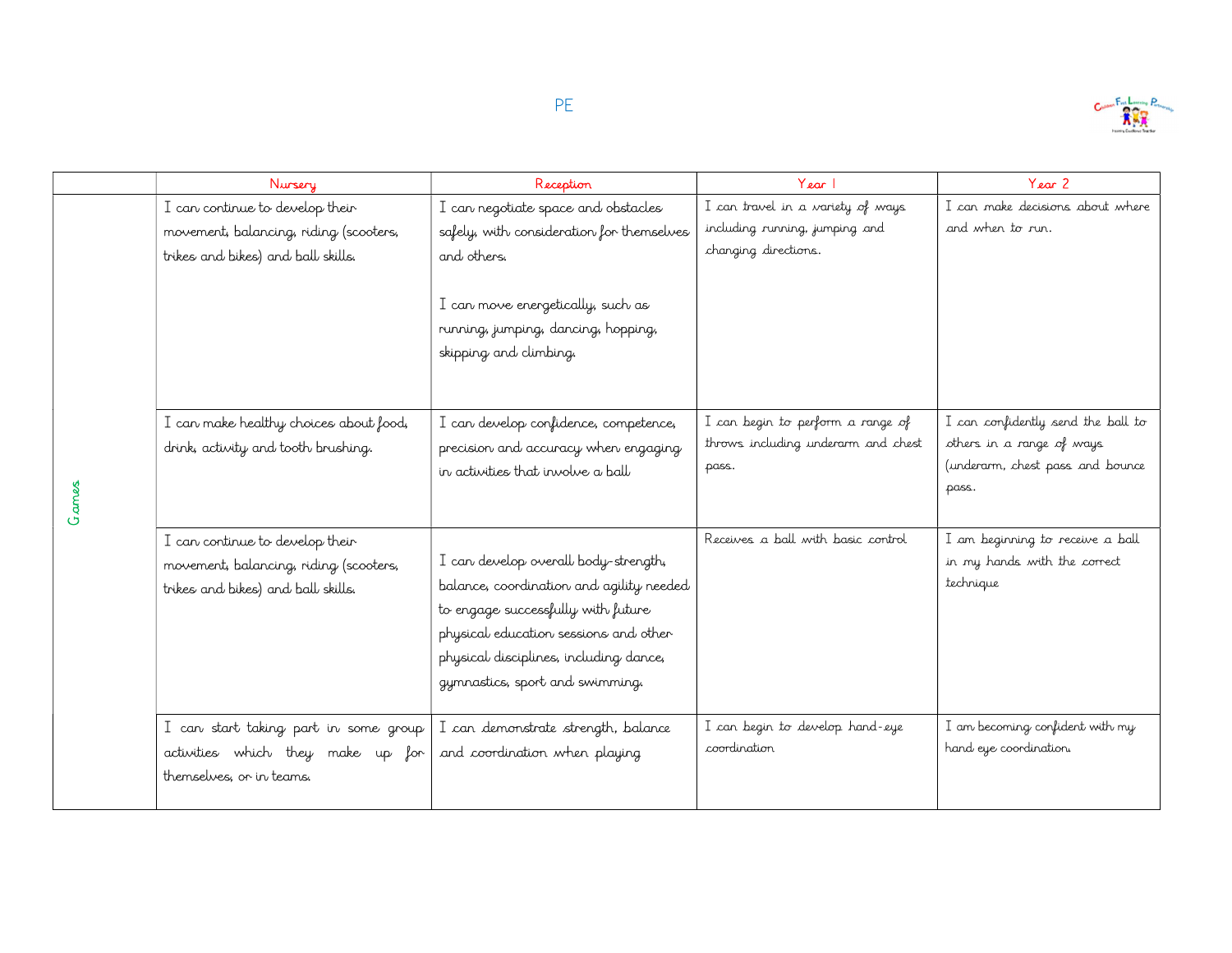

| I can collaborate with others to<br>manage large items, such as<br>moving a long plank safely, carrying<br>large hollow blocks. | I can confidently and safely use a<br>range of large and small apparatus<br>indoors and outdoors, alone and in a<br>group. | I can participate in simple games | I can begin to apply and combine a<br>variety of skills to a game situation.               |
|---------------------------------------------------------------------------------------------------------------------------------|----------------------------------------------------------------------------------------------------------------------------|-----------------------------------|--------------------------------------------------------------------------------------------|
|                                                                                                                                 |                                                                                                                            |                                   | $I$ can understand the importance of<br>rules and develop simple tactics<br>within a game. |
| Mast basic movements including running, jumping, throwing and catching and begin to apply these in a range of activities.       |                                                                                                                            |                                   |                                                                                            |

• Participate in team games, developing simple tactics for attacking and defending.

|          | Nursery                                                                                                                        | Reception                                                                                                                                                                | Year 1                                                                                                   | Y <sub>ear</sub> 2                                                              |
|----------|--------------------------------------------------------------------------------------------------------------------------------|--------------------------------------------------------------------------------------------------------------------------------------------------------------------------|----------------------------------------------------------------------------------------------------------|---------------------------------------------------------------------------------|
|          | I can use large-muscle movements to<br>wave flags and streamers, paint and<br>make marks.                                      | I can revise and refine the<br>fundamental movement skills they have<br>already acquired: rolling, running,<br>crawling, hopping, walking skipping,<br>jumping, climbing | I can copy and explore basic<br>movements with some control and<br>coordination (roll, jump and balance) | I can explore different pathways<br>and patterns through travel.                |
| س<br>مهر | I can be increasingly independent as<br>they get dressed and undressed, for<br>example, putting coats on and doing up<br>zips. |                                                                                                                                                                          | I can begin to move into and perform<br>different body shapes (core)                                     | I can confidently move into<br>perform different body shapes<br>$(\text{core})$ |
|          | I can show a preference for a<br>dominant hand.                                                                                |                                                                                                                                                                          | I can begin to perform at different<br>Jevels.                                                           | I can perform at different levels<br>and directions                             |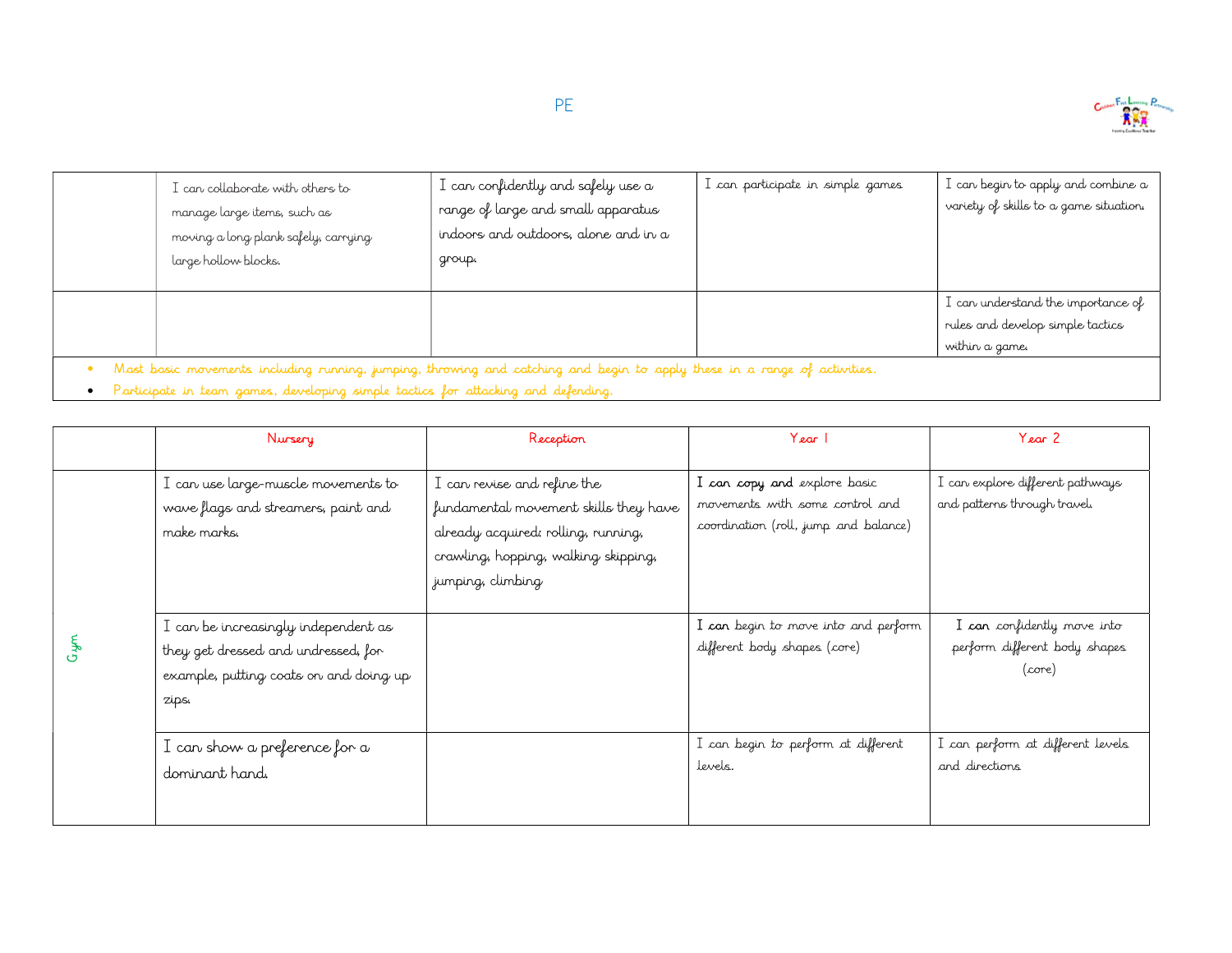

| I can go up steps and stairs, or climb up<br>apparatus, using alternate feet.                                                                       |                                                                                                                                                                                                                                                                               | I can perform a 2 footed jump.                                     | I can perform 2 jumping actions<br>(straight and star jump)              |
|-----------------------------------------------------------------------------------------------------------------------------------------------------|-------------------------------------------------------------------------------------------------------------------------------------------------------------------------------------------------------------------------------------------------------------------------------|--------------------------------------------------------------------|--------------------------------------------------------------------------|
| I can choose the right resources to carry<br>out their own plan. For example,<br>choosing a spade to enlarge a small hole<br>they dug with a trowel | I can develop their small motor skills<br>so that they can use a range of tools<br>competently, safely and confidently.<br>Suggested tools: pencils for drawing<br>and writing, paintbrushes, scissors,<br>knives, forks and spoons.                                          | I can begin to use the equipment<br>safely                         | I can use equipment and explore<br>how to use it in a variety of<br>ways |
|                                                                                                                                                     | I can develop overall body-strength,<br>balance, coordination                                                                                                                                                                                                                 | I can perform balances with some<br>control.                       | I can perform a balance with<br>control                                  |
|                                                                                                                                                     |                                                                                                                                                                                                                                                                               | I can begin to perform simple rolls<br>(teddy bear roll, log roll) | I can begin to explore different<br>rolls.                               |
|                                                                                                                                                     |                                                                                                                                                                                                                                                                               | I can link 2-3 movements in a<br>sequence.                         | I can link 3-4 movements to<br>create a sequence                         |
| I can start to eat independently and<br>learning how to use a knife and fork.                                                                       | I know and talk about the different<br>factors that support their overall health<br>and wellbeing:<br>- regular physical activity<br>- healthy eating<br>- toothbrushing<br>- sensible amounts of 'screen time'<br>- having a good sleep routine<br>- being a safe pedestrian |                                                                    |                                                                          |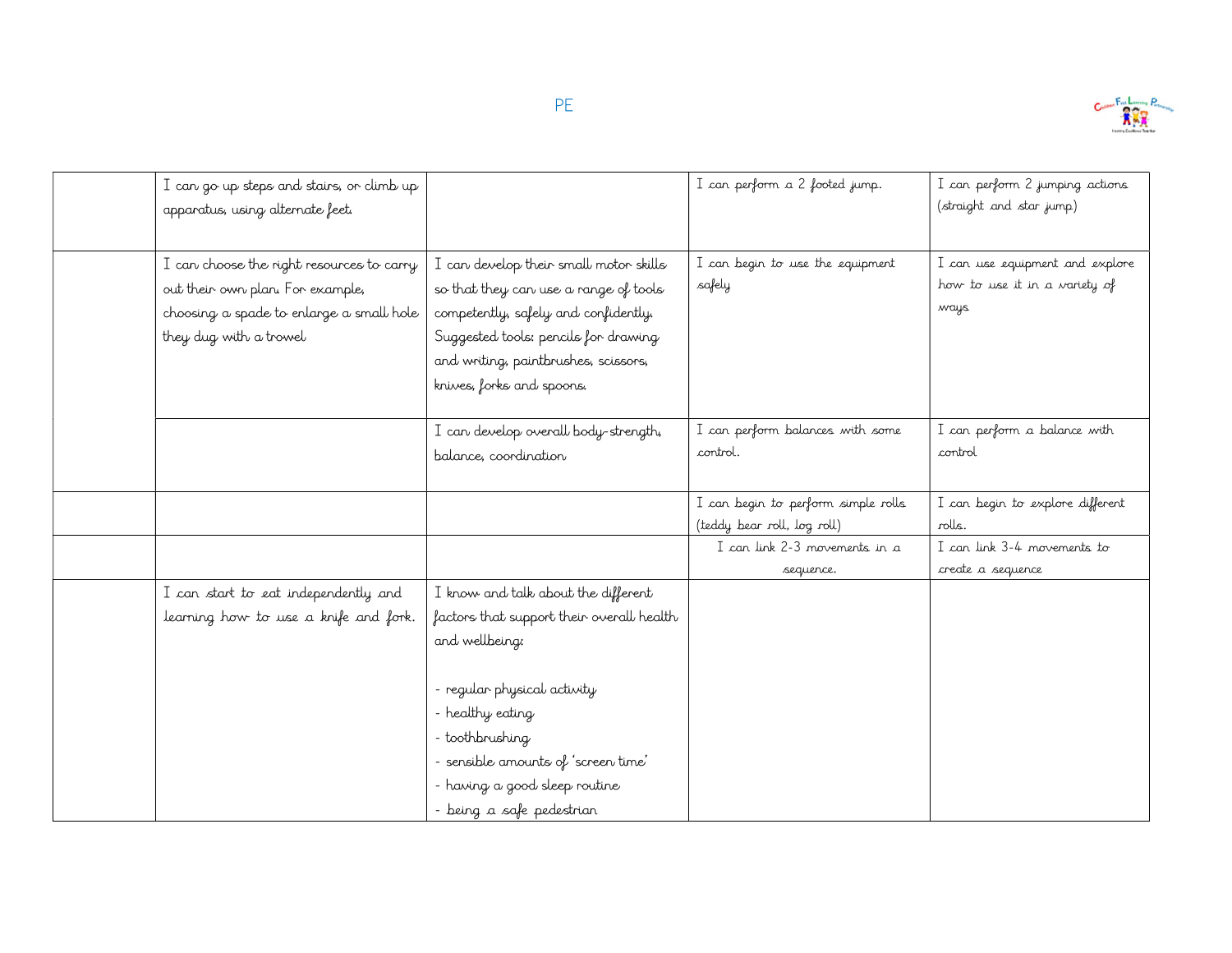

| I can start to eat independently and                                                                                            | I know and talk about the different       |                                                             |                                         |
|---------------------------------------------------------------------------------------------------------------------------------|-------------------------------------------|-------------------------------------------------------------|-----------------------------------------|
| learning how to use a knife and fork.                                                                                           | factors that support their overall health |                                                             |                                         |
|                                                                                                                                 | and wellbeing:                            |                                                             |                                         |
|                                                                                                                                 | - regular physical activity               |                                                             |                                         |
|                                                                                                                                 | - healthy eating                          |                                                             |                                         |
|                                                                                                                                 | - toothbrushing                           |                                                             |                                         |
|                                                                                                                                 | - sensible amounts of 'screen time'       |                                                             |                                         |
|                                                                                                                                 | - having a good sleep routine             |                                                             |                                         |
|                                                                                                                                 | - being a safe pedestrian                 |                                                             |                                         |
| I can master basic movements which develop balance, agility and coordination and begin to apply these in a range of activities. |                                           |                                                             |                                         |
|                                                                                                                                 |                                           |                                                             |                                         |
| I can skip, hop, stand on one leg and                                                                                           | I can progress towards a more             |                                                             | I can copy and explore basic            |
| hold a pose for a game like musical                                                                                             | fluent style of moving, with              |                                                             | movements and body patterns with clear  |
| statues.                                                                                                                        | developing control and grace.             |                                                             | control.                                |
|                                                                                                                                 |                                           |                                                             |                                         |
|                                                                                                                                 | I can combine different movements         |                                                             |                                         |
|                                                                                                                                 |                                           |                                                             |                                         |
|                                                                                                                                 | with ease and fluency.                    | I can copy and explore basic<br>movements and body patterns |                                         |
| I am increasingly able to use and                                                                                               | I can use their core muscle strength      |                                                             | I can vary speed and levels in my dance |
| remember sequences and patterns of                                                                                              | to achieve a good posture when            |                                                             | sequence                                |
| music that are related to music and                                                                                             | sitting at a table or sitting on the      |                                                             |                                         |
| rhythm.                                                                                                                         | floor.                                    | I can remember simple movements                             |                                         |
|                                                                                                                                 |                                           | and dance steps                                             |                                         |
| I can be increasingly independent in                                                                                            | I can watch and talk about dance          |                                                             | I can vary the size of my body shape.   |
| meeting their own care needs, e.g.                                                                                              | and performance art, expressing           |                                                             |                                         |
|                                                                                                                                 | their feelings and responses.             | I can begin to link movements to                            |                                         |
|                                                                                                                                 |                                           |                                                             |                                         |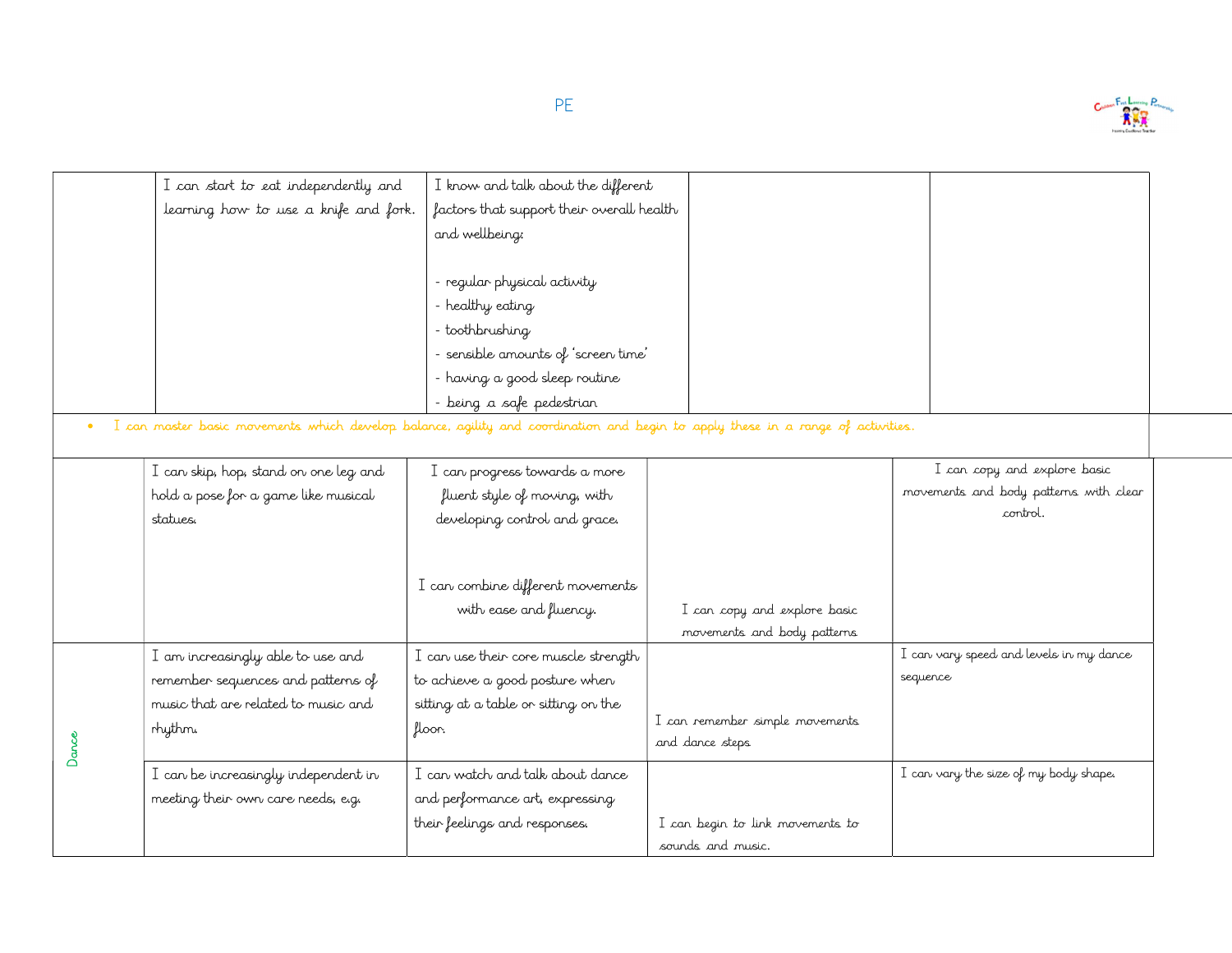

| brushing teeth, using the toilet, washing                                                                                                                                                                     |                                                                                                                                                                                                                              |                                               |                                                      |
|---------------------------------------------------------------------------------------------------------------------------------------------------------------------------------------------------------------|------------------------------------------------------------------------------------------------------------------------------------------------------------------------------------------------------------------------------|-----------------------------------------------|------------------------------------------------------|
| and drying their hands thoroughly.                                                                                                                                                                            |                                                                                                                                                                                                                              |                                               |                                                      |
| I can match their developing physical<br>skills to tasks and activities in the<br>setting. For example, they decide<br>whether to crawl, walk or run across a<br>plank, depending on its length and<br>width. | I can listen attentively, move to<br>and talk about music, expressing<br>their feelings and responses.                                                                                                                       | I can respond to a range of stimuli<br>(clap) | I can respond imaginatively to stimuli.              |
| I can use one-handed tools and<br>equipment, for example, making snips<br>in paper with scissors.<br>I can use a comfortable grip with good<br>control when holding pens and pencils.                         | I can develop the foundations of $\alpha$<br>handwriting style which is fast,<br>accurate and efficient.                                                                                                                     |                                               | I can use space well and negotiate space<br>clearly. |
| I can continue to develop their<br>movement, balancing, riding (scooters,<br>trikes and bikes) and ball skills.                                                                                               | I can create collaboratively, sharing<br>ideas, resources and skills.<br>I can further develop the skills they<br>need to manage the school day<br>successfully: - lining up and<br>queuing - mealtimes- personal<br>hygiene |                                               | I can add change of direction to a<br>sequence       |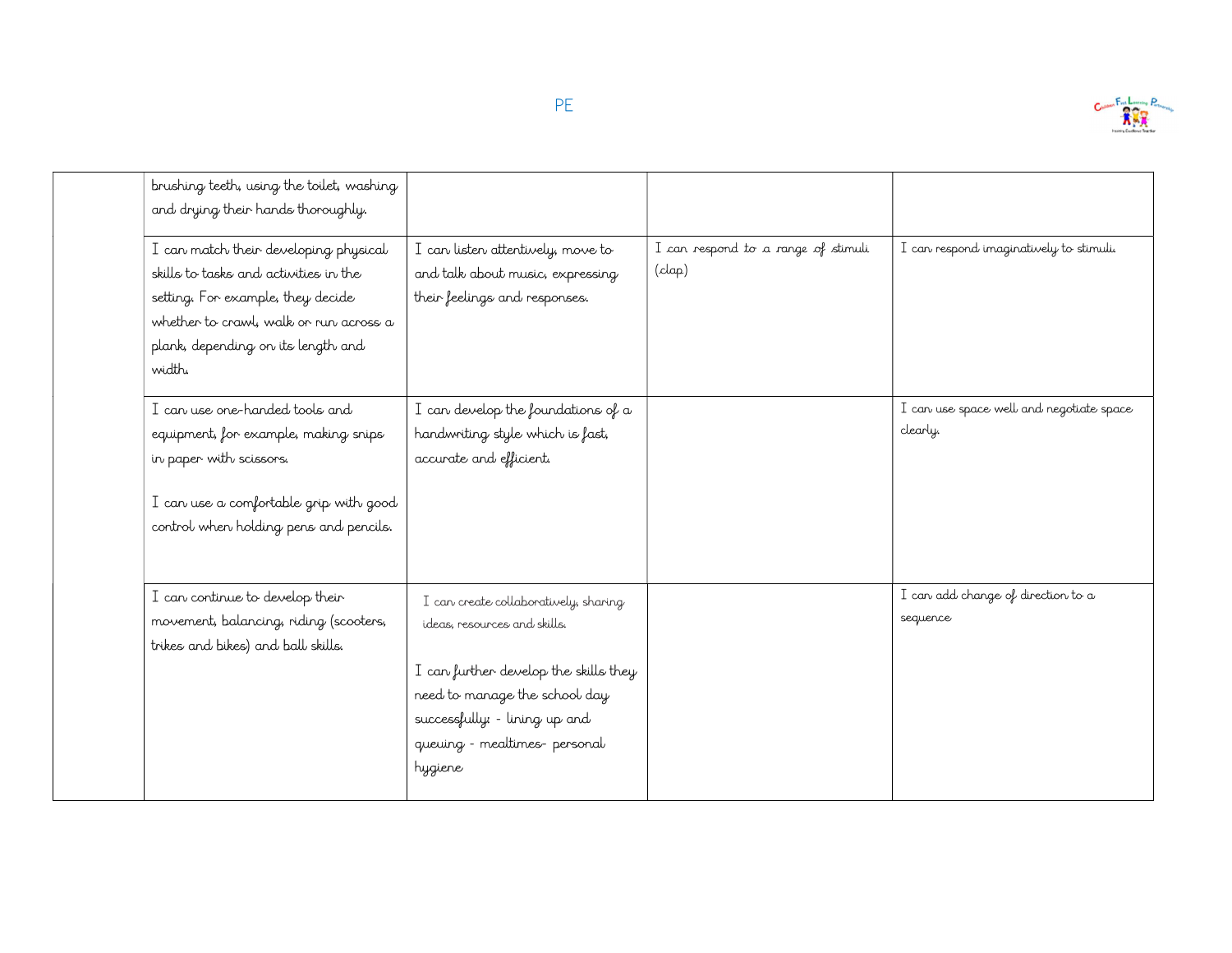

| I can return to and build on their<br>previous learning, refining ideas and<br>developing their ability to represent<br>them | I can begin to describe a short dance using<br>appropriate vocabulary. (level, speed,<br>direction, unison/cannon) |
|------------------------------------------------------------------------------------------------------------------------------|--------------------------------------------------------------------------------------------------------------------|
| I can explore and engage in music<br>making and dance, performing solo or<br>in groups.                                      | I can begin to describe a short dance using<br>appropriate vocabulary. (level, speed,<br>direction, unison/cannon) |

| I can begin to travel in a variety<br>I can apply basic skills of traveling for<br>I can travel with a ball showing<br>I can effectively travel with a ball into<br>attacking and defending<br>the correct space (with intent).<br>of directions and for purpose<br>changes of speed and directions<br>(defending/attacking)<br>using either foot or hand.<br>I can strike a ball with intent and<br>I can travel bouncing a ball with<br>I can vary skills and link these in<br>I can vary skills, actions and ideas<br>ways that suit the games activity.<br>and link these in ways that suit the<br>throw it more accurately when<br>some control<br>bowling and/or fielding.<br>games activity. |  |
|-----------------------------------------------------------------------------------------------------------------------------------------------------------------------------------------------------------------------------------------------------------------------------------------------------------------------------------------------------------------------------------------------------------------------------------------------------------------------------------------------------------------------------------------------------------------------------------------------------------------------------------------------------------------------------------------------------|--|
|                                                                                                                                                                                                                                                                                                                                                                                                                                                                                                                                                                                                                                                                                                     |  |
|                                                                                                                                                                                                                                                                                                                                                                                                                                                                                                                                                                                                                                                                                                     |  |
|                                                                                                                                                                                                                                                                                                                                                                                                                                                                                                                                                                                                                                                                                                     |  |
|                                                                                                                                                                                                                                                                                                                                                                                                                                                                                                                                                                                                                                                                                                     |  |
|                                                                                                                                                                                                                                                                                                                                                                                                                                                                                                                                                                                                                                                                                                     |  |
|                                                                                                                                                                                                                                                                                                                                                                                                                                                                                                                                                                                                                                                                                                     |  |
|                                                                                                                                                                                                                                                                                                                                                                                                                                                                                                                                                                                                                                                                                                     |  |
|                                                                                                                                                                                                                                                                                                                                                                                                                                                                                                                                                                                                                                                                                                     |  |
|                                                                                                                                                                                                                                                                                                                                                                                                                                                                                                                                                                                                                                                                                                     |  |
|                                                                                                                                                                                                                                                                                                                                                                                                                                                                                                                                                                                                                                                                                                     |  |
| I can confidently send the ball to<br>I can show confidence in using ball skills<br>I can use a range of techniques<br>I can use a range of                                                                                                                                                                                                                                                                                                                                                                                                                                                                                                                                                         |  |
| in various ways and can link these<br>when passing, e.g. high, low,<br>techniques effectively when<br>others in a range of ways                                                                                                                                                                                                                                                                                                                                                                                                                                                                                                                                                                     |  |
| passing and dribbling<br>together (bouncing and kicking)<br>bounced, fast, slow.<br>(underarm, chest pass, over arm and                                                                                                                                                                                                                                                                                                                                                                                                                                                                                                                                                                             |  |
| effectively.<br>bounce pass)                                                                                                                                                                                                                                                                                                                                                                                                                                                                                                                                                                                                                                                                        |  |
|                                                                                                                                                                                                                                                                                                                                                                                                                                                                                                                                                                                                                                                                                                     |  |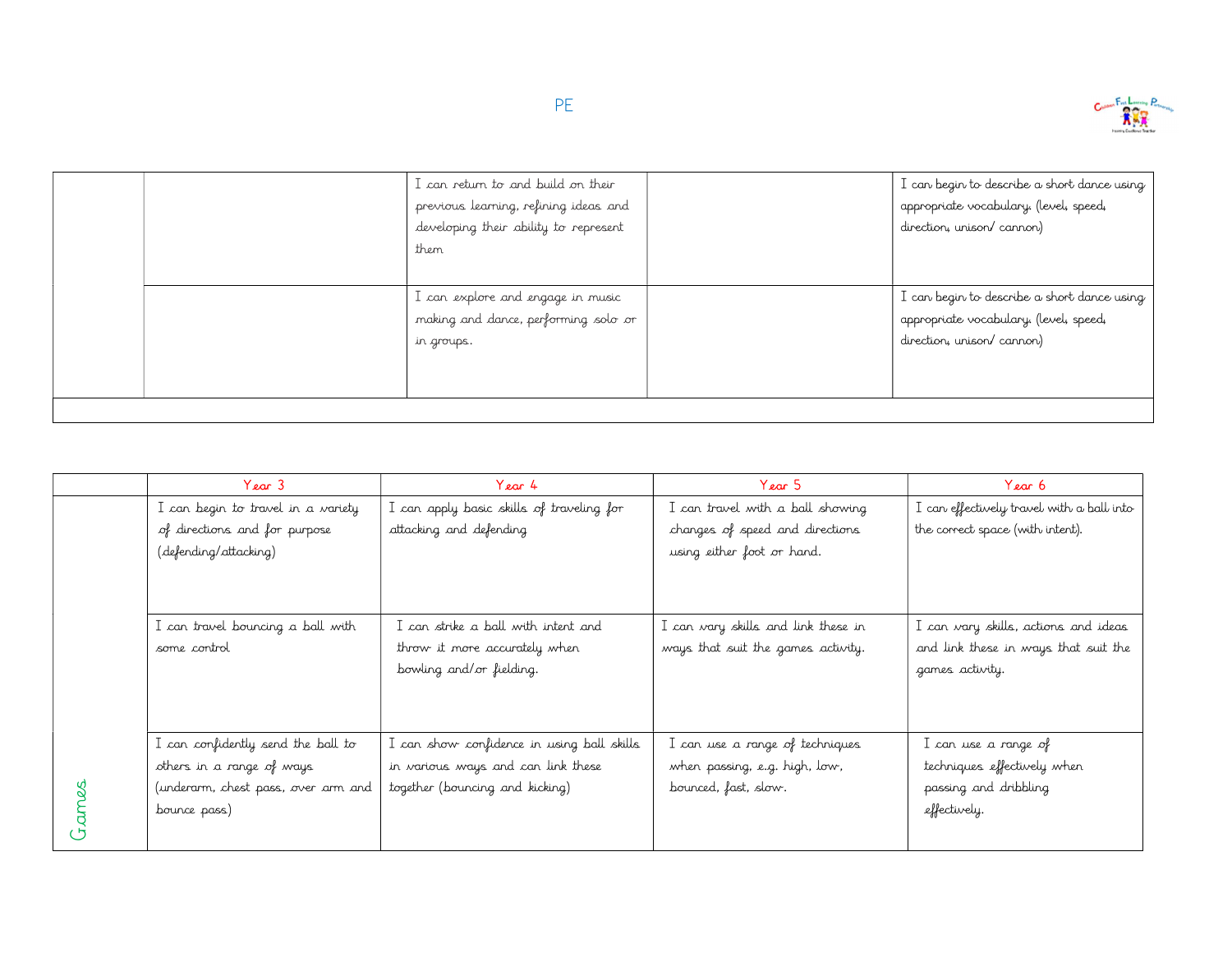

| I can receive a ball with control<br>when under pressure in game state.                       | I can use running, jumping, throwing and<br>catching in isolation and combination | I can show confidence in using ball<br>skills in various ways and can link<br>these together.     | I can show confidence in using ball<br>skills in various ways and can link<br>these together effectively. |
|-----------------------------------------------------------------------------------------------|-----------------------------------------------------------------------------------|---------------------------------------------------------------------------------------------------|-----------------------------------------------------------------------------------------------------------|
| I can use skills with coordination<br>and control.                                            | I can use skills with coordination, control<br>and fluency                        | I can apply basic skills with<br>coordination, control and fluency for<br>attacking and defending | I can apply knowledge of skills for<br>attacking and defending.                                           |
| I can communicate, work as a team<br>and begin to compete during game<br>situations           | I can take part in a competitive game.                                            | I can take part in a competitive game<br>with an understanding of tactics.                        | I can take part in a competitive game<br>with strong understanding of tactics<br>and composition.         |
| I can develop my knowledge of<br>games                                                        | I begin to create my own game using<br>knowledge and skills taught.               | I can create my own game using<br>knowledge and skills taught.                                    | I can modify competitive games.                                                                           |
| I can understand the term<br>possession and when it applies<br>during game play.              | I begin to use skills to keep possession<br>and control of the ball.              | I begin to use a range of skills to keep<br>possession and control of the ball.                   | I can keep possession of the ball<br>during game situations                                               |
| I can choose good places to<br>stand when receiving, and give<br>reasons for my choice        | I can effectively play a<br>competitive net/wall game.                            | I can begin to make suggestions as to<br>what resources can be used to<br>differentiate a game.   | I can confidently make suggestions as<br>to what resources can be used to<br>differentiate a game.        |
| I can choose and use batting or<br>throwing skills to make the<br>game hard for my opponents. | I can experiment with different<br>techniques to attack and defend.               | I can select the right approach to<br>attack and defend in games situations.                      | I can effectively select the right<br>approach to attacking and<br>defending in games situation.          |
|                                                                                               |                                                                                   |                                                                                                   |                                                                                                           |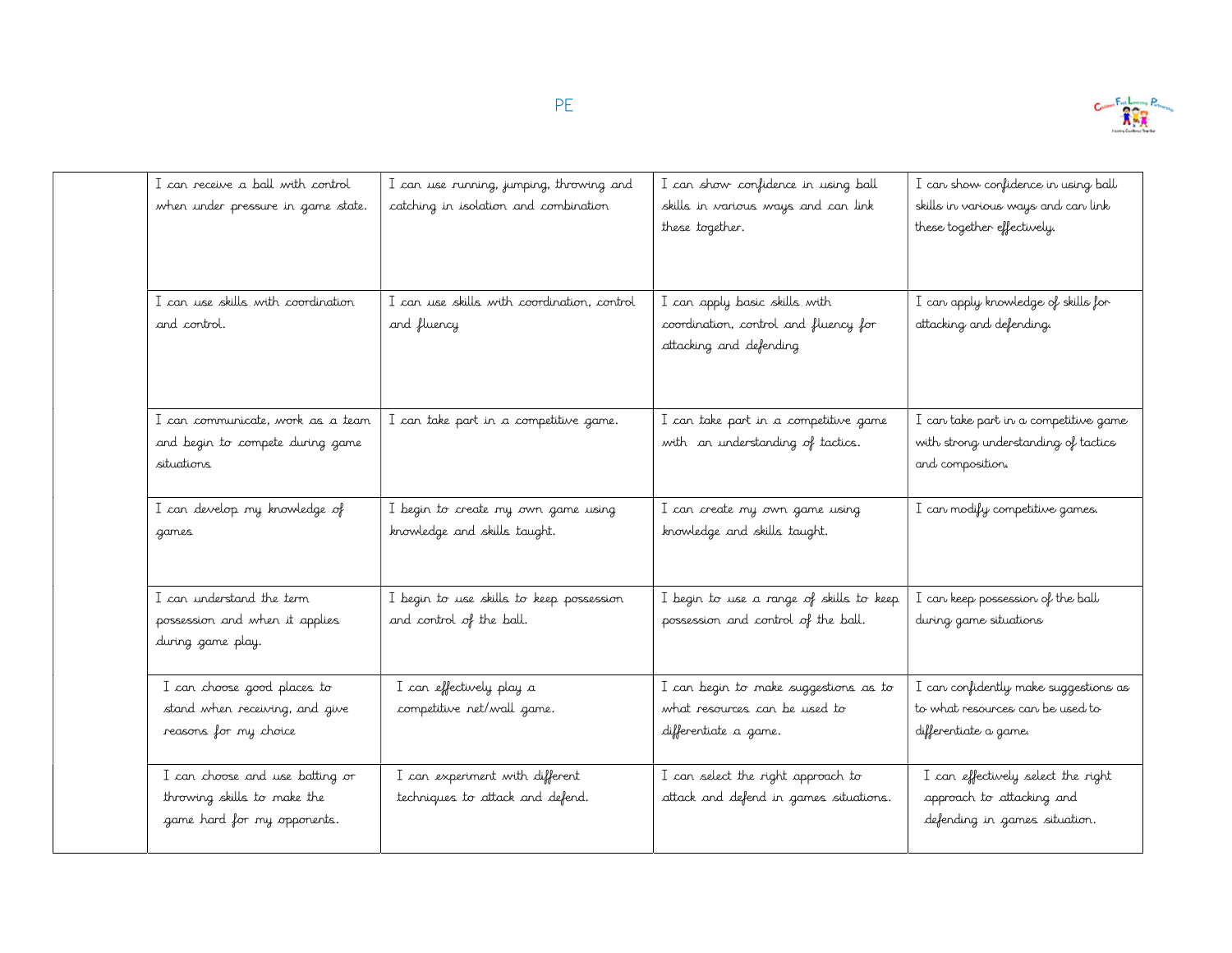

| I can explain what attacking and<br>defending is. | I can begin to show an awareness of<br>when to attack and defend. | I can show an understanding of when<br>to attack and defend. | I can choose when to pass or<br>dribble, so that I keep possession<br>and make progress towards the<br>.goal. |
|---------------------------------------------------|-------------------------------------------------------------------|--------------------------------------------------------------|---------------------------------------------------------------------------------------------------------------|

| Year 3                                                               | Year 4                                                                  | Year 5                                                                                                                | Year 6                                                                                                                                     |
|----------------------------------------------------------------------|-------------------------------------------------------------------------|-----------------------------------------------------------------------------------------------------------------------|--------------------------------------------------------------------------------------------------------------------------------------------|
| I can begin to improvise independently to<br>create a simple dance   |                                                                         |                                                                                                                       |                                                                                                                                            |
| I can begin to improvise with a partner to<br>create a simple dance. | I can improvise with a partner or on my<br>own.                         | I can begin to improvise, still<br>demonstrating fluency across my<br>sequence on my own, with a partner<br>or group. | I can improvise with confidence,<br>still demonstrating fluency across<br>my sequence, on my own, with a<br>partner or in a group.         |
| I can translate ideas from stimuli to<br>movement with support       | I can demonstrate provision and some<br>control in response to stimuli. | I can move appropriately and with the<br>required style in relation to the<br>stimulus                                | I can move appropriately and with<br>the required style in relation to<br>stimulus using various levels,<br>ways of travelling and motifs. |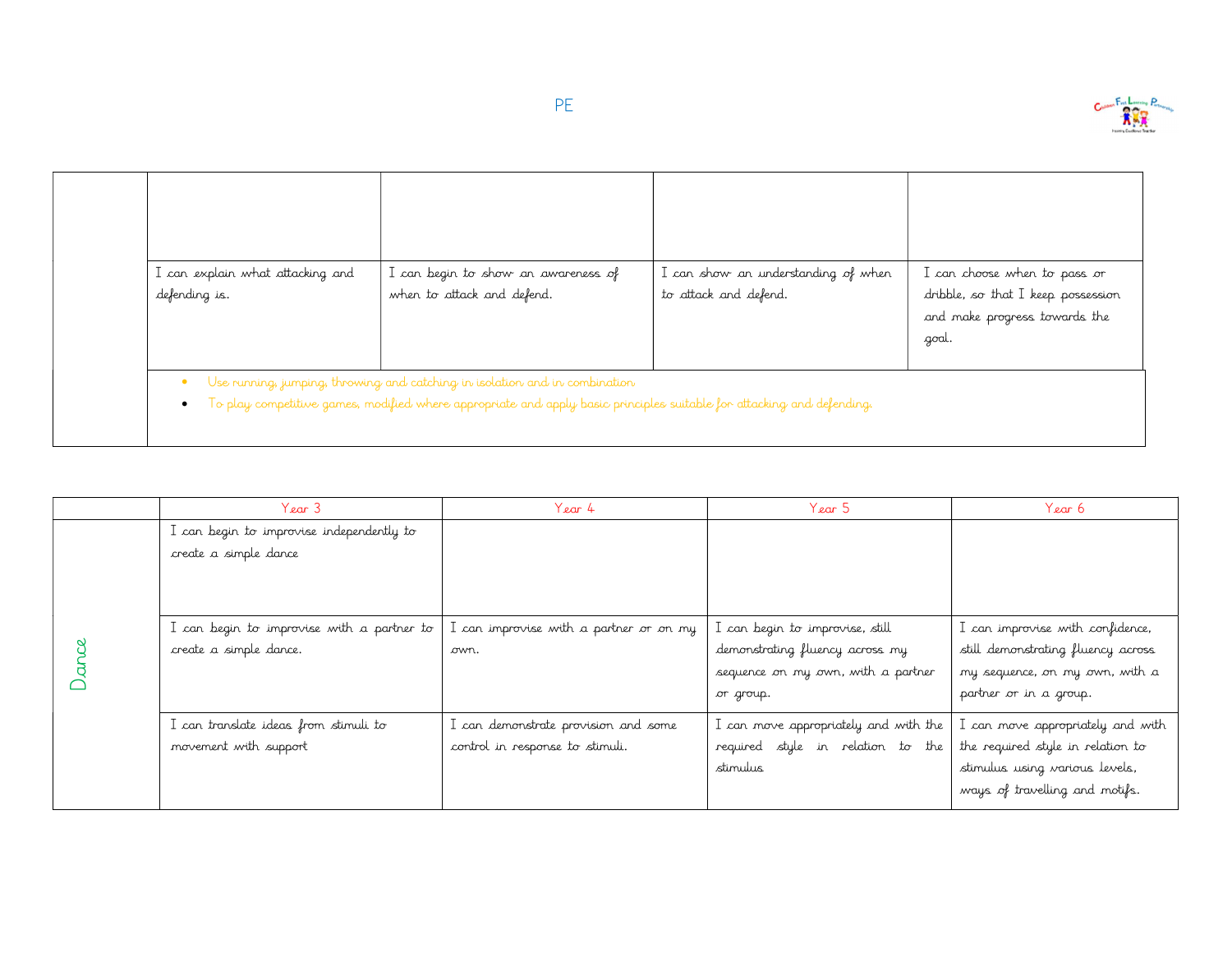

| I can begin to compare and adapt<br>movements and motifs to create a larger<br>sequence. | I can begin to vary dynamics and<br>develop actions and motifs.                   | I can begin to exaggerate dance<br>moves and motifs (using expression<br>when moving)                                                | I can exaggerate dance movements<br>and motifs using expression when<br>moving.                                                        |
|------------------------------------------------------------------------------------------|-----------------------------------------------------------------------------------|--------------------------------------------------------------------------------------------------------------------------------------|----------------------------------------------------------------------------------------------------------------------------------------|
| I can use simple dance vocabulary to<br>improve and compare work.                        | I can modify a sequence using dance<br>vocabulary as a result of self-evaluation. | I can modify part of a sequence<br>using complex dance vocabulary as a<br>result of self and peer evaluation                         | I can demonstrate a strong<br>imagination when creating own<br>dance sequences and motifs using<br>peer and self-evaluation to assist. |
| I can perform dances with an awareness<br>of rhythm on their own or in a group.          | I can perform dances with rhythm and<br>use spatial awareness.                    | I can perform using the space<br>provided to its maximum potential                                                                   | I can perform with confidence<br>using a range of movement<br>patterns to use the space.                                               |
|                                                                                          |                                                                                   | I can begin to show change of pace<br>and timing and combine flexibility,<br>techniques and movements to create<br>a fluent sequence | I can move to the beat accurately<br>and dance with fluency linking all<br>of my movements and ensuring<br>they flow.                  |
|                                                                                          | I understand the need to warm up                                                  | I can organise my own warm up and<br>cool down, understanding the<br>importance of it.                                               | I can understand the importance of<br>warming up and cool downs and<br>why dance is good for fitness.                                  |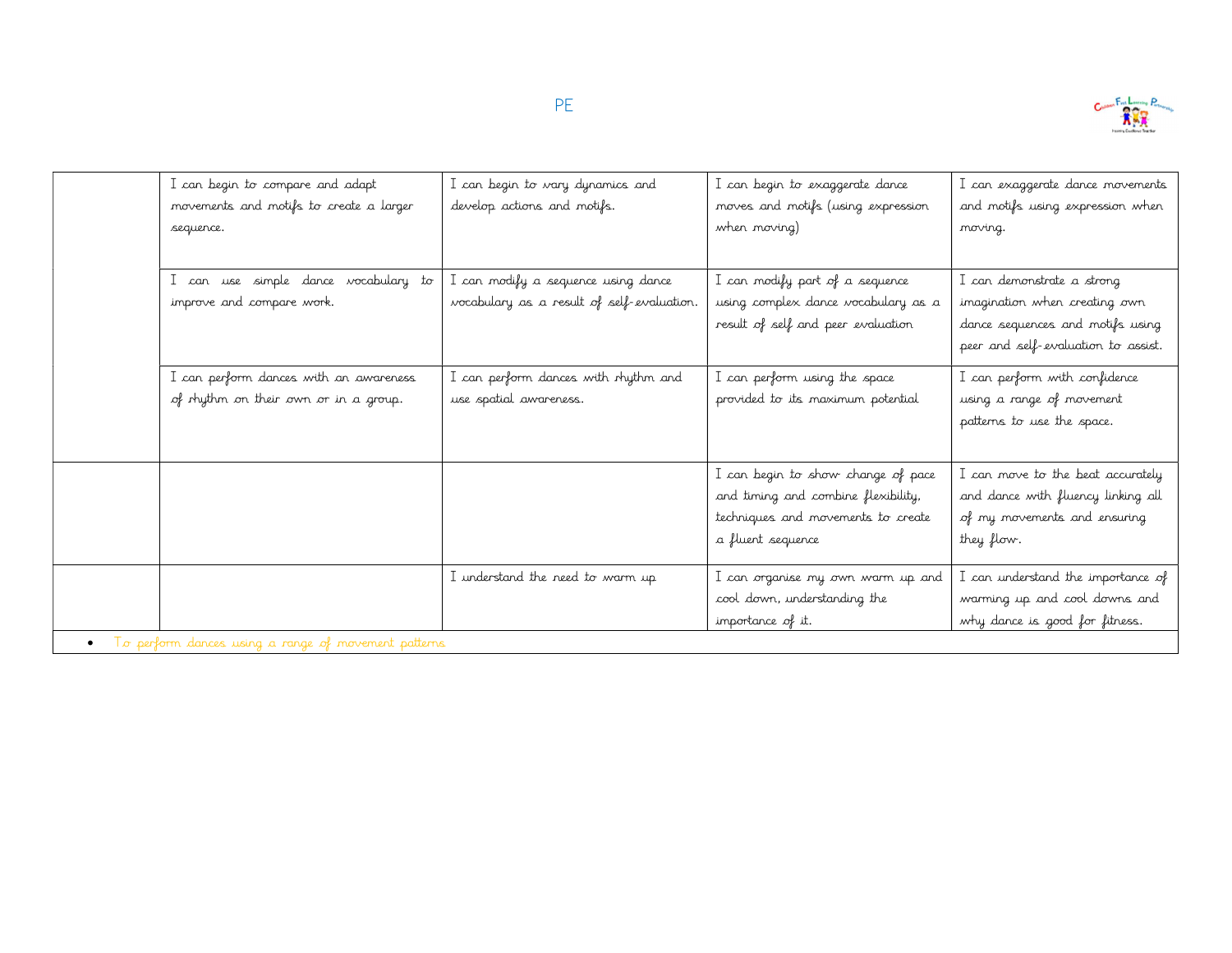

|              | Year 3<br>Year 4                              |                                        | Year 5                           | Year 6                             |
|--------------|-----------------------------------------------|----------------------------------------|----------------------------------|------------------------------------|
|              | I can improve the quality of my rolls, jumps, | I can develop a range of rolls, jumps, | . can perform taught skills in a | I can combine and perform taught   |
|              | travel, body shapes and balance.              | travel, body shapes and balances and   | consistent performance.          | skills with precision, control and |
|              |                                               | include in a performance.              |                                  | fluently.                          |
|              |                                               |                                        |                                  |                                    |
|              |                                               |                                        |                                  |                                    |
|              |                                               |                                        |                                  |                                    |
|              | I can describe my own work using simple       | I can begin to use gym vocabulary to   | I can use more complex gym       | I can confidently use more         |
|              | gym vocabulary                                | describe how to improve and refine     | vocabulary to describe how to    | complex gym vocabulary to          |
| <b>Cypre</b> |                                               | performances                           | improve and refine performances  | describe how to improve and        |
|              |                                               |                                        |                                  | refine performances                |
|              |                                               |                                        |                                  |                                    |
|              |                                               |                                        |                                  |                                    |
|              | I can copy, explore and remember a variety    | I can create gymnastic sequences that  | I can create sequences and adapt | I can develop my own sequences.    |
|              | of movements and use them to create my        | meet a theme or set of objectives.     | them.                            |                                    |
|              | own sequence                                  |                                        |                                  |                                    |
|              |                                               |                                        |                                  |                                    |
|              |                                               |                                        |                                  |                                    |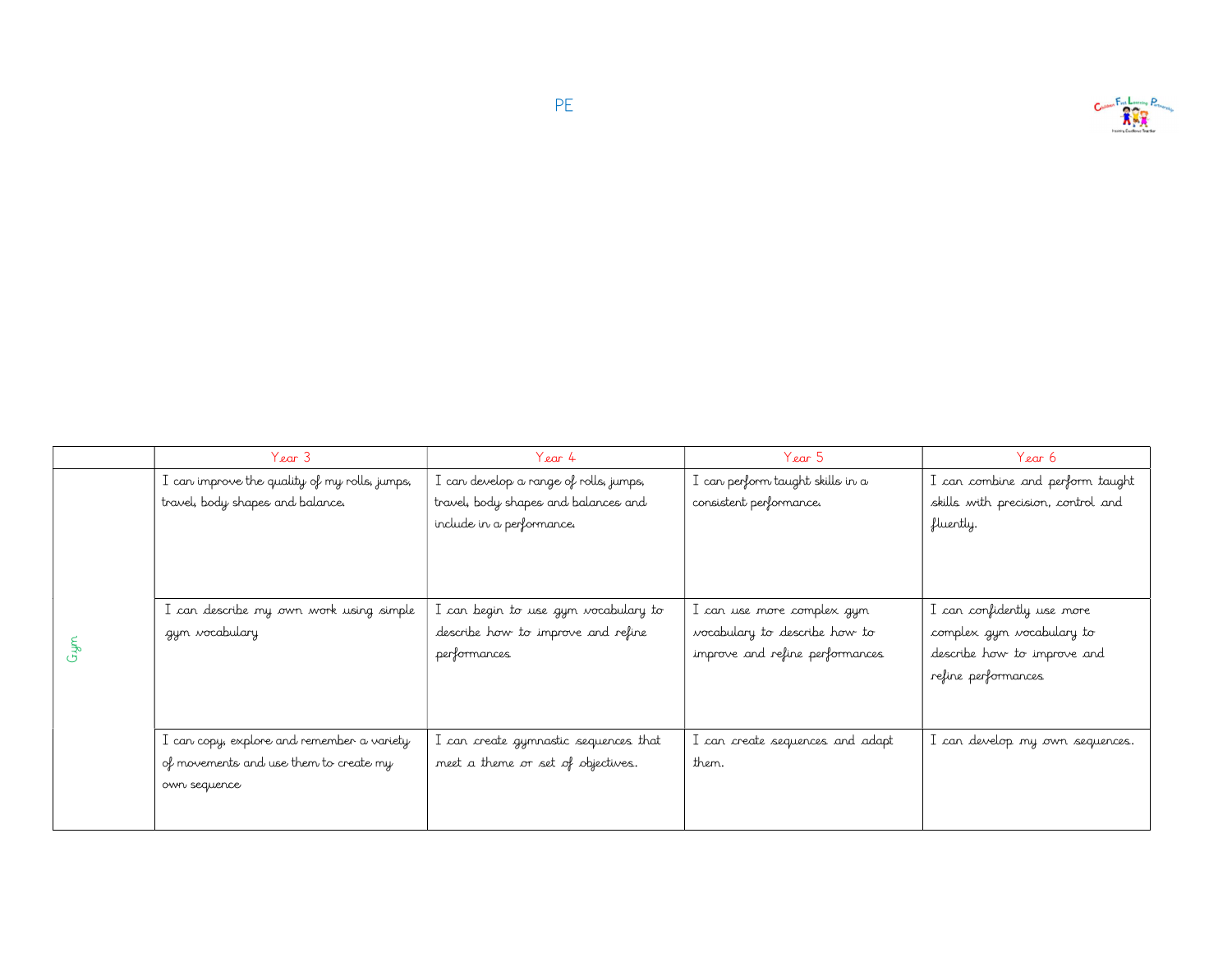

|                                                                   | I can apply compositional ideas           | I can begin to develop strength,     | I can develop strength, technique | I can perform difficult actions with |
|-------------------------------------------------------------------|-------------------------------------------|--------------------------------------|-----------------------------------|--------------------------------------|
|                                                                   | independently and with others to create a | technique and flexibility throughout | and flexibility throughout        | an emphasis on extension, clear      |
|                                                                   | sequence.                                 | performances                         | performances.                     | body shape and changes in            |
|                                                                   |                                           |                                      |                                   | direction.                           |
|                                                                   | I can begin to develop good technique of  | I can begin to apply sequences of    | I can begin to understand         | I can develop strength, technique    |
|                                                                   | taught skills when using equipment.       | taught skills when using equipment.  | composition by performing more    | and flexibility throughout           |
|                                                                   |                                           |                                      | complex sequences and apply them  | performances on the floor and on     |
|                                                                   |                                           |                                      | when using equipment.             | the equipment/apparatus.             |
|                                                                   |                                           |                                      |                                   |                                      |
|                                                                   |                                           |                                      |                                   |                                      |
| To develop flexibility, strength, technique, control and balance. |                                           |                                      |                                   |                                      |

|  | Year 3                                    | Year 4                                 | Year 5                             | Year 6                             |
|--|-------------------------------------------|----------------------------------------|------------------------------------|------------------------------------|
|  | I can run at speeds appropriate for the   | I can begin to build a variety of      | I can build a variety of running   | I can use a variety of running     |
|  | distance.                                 | running techniques.                    | techniques and use with confidence | techniques and use them in a       |
|  |                                           |                                        |                                    | competitive situation              |
|  | I can perform a running jump with some    | I can perform a running jump with more | I can perform a jump with more     | I can apply my jumping skills for  |
|  | accuracy                                  | than one component                     | than one component for specific    | specific height or distances in a  |
|  |                                           |                                        | height or distance                 | competitive situation.             |
|  | I can perform a variety of throws using a | can demonstrate accuracy in throwing.  | I can demonstrate accuracy and     | I can apply my throwing techniques |
|  | selection of equipment                    | activities                             | confidence in throwing activities, | with accuracy and confidence for   |
|  |                                           |                                        | understanding when throws need to  | specific throws in a competitive   |
|  |                                           |                                        | change for distance or equipment.  | situation.                         |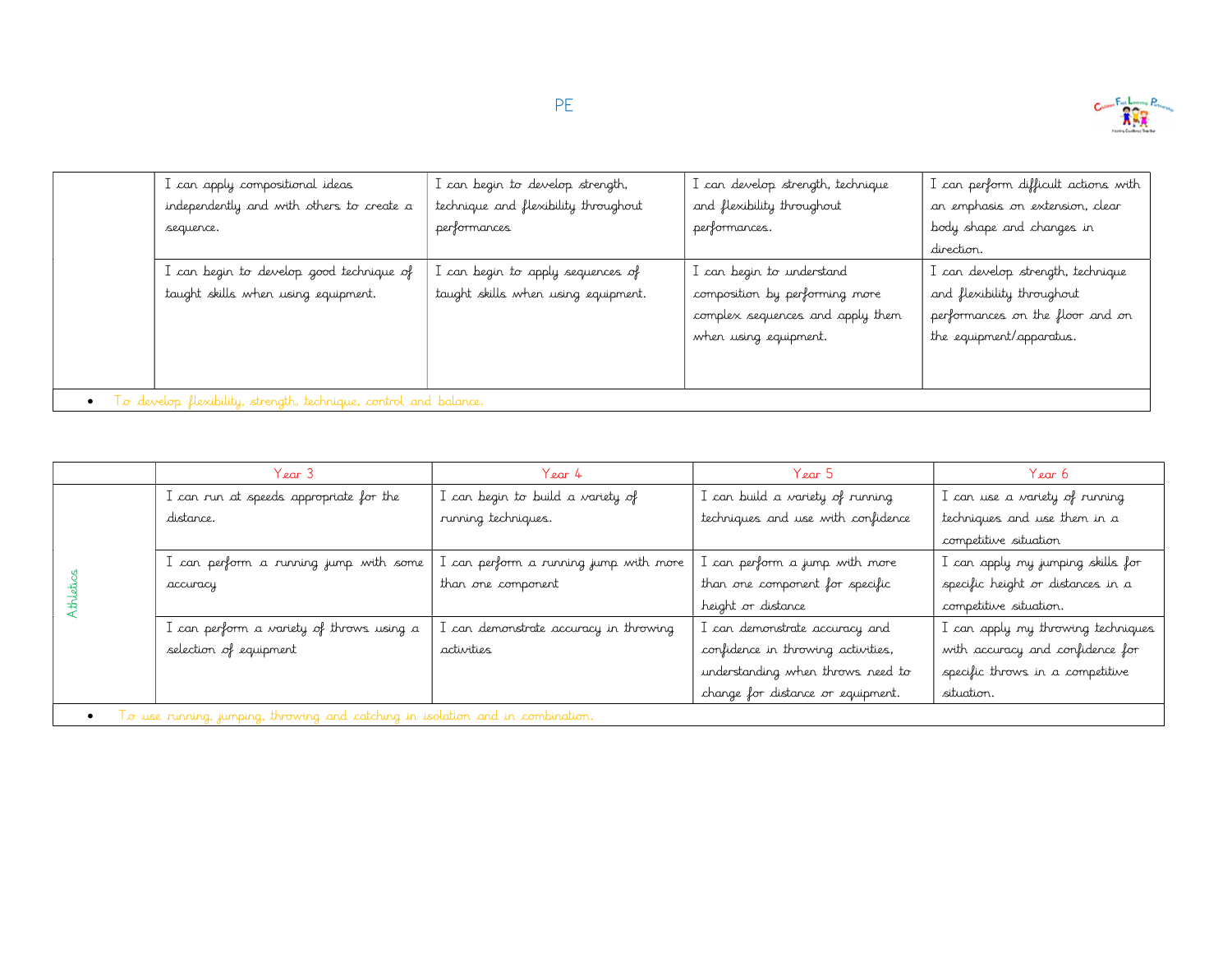

|                                                                                                   | Year 3                                  | Year 4                                                       | Year 5                                                                                | Year 6                                                                                |  |
|---------------------------------------------------------------------------------------------------|-----------------------------------------|--------------------------------------------------------------|---------------------------------------------------------------------------------------|---------------------------------------------------------------------------------------|--|
|                                                                                                   | I can begin to develop listening skills | I can develop listening skills                               | I can develop strong listening skills                                                 | I can develop strong listening                                                        |  |
|                                                                                                   | when listening to a partner or adult    |                                                              |                                                                                       | skills                                                                                |  |
|                                                                                                   | I can begin to use compass points       | I can begin to use a simple map                              | I can use and interpret simple maps                                                   | I can use and interpret maps                                                          |  |
|                                                                                                   | I can begin to think activities through | I can begin to think activities through<br>and problem solve | I can think activities through and<br>problem solve using basic general<br>knowledge. | I can think activities through and<br>problem solve using basic general<br>knowledge. |  |
|                                                                                                   |                                         | I can begin to choose and apply                              | I can choose and apply strategies to                                                  | I can choose and apply strategies                                                     |  |
|                                                                                                   |                                         | strategies                                                   | solve problems with support                                                           | to solve problems                                                                     |  |
|                                                                                                   | I can begin to understand how to stay   | I can begin to demonstrate an                                | I can demonstrate an understanding                                                    | I can confidently show and                                                            |  |
|                                                                                                   | safe                                    | understanding in how to stay safe                            | in how to stay safe                                                                   | understand how to be safe.                                                            |  |
| To take part in outdoor and adventurous activity challenges, both individually and within a team. |                                         |                                                              |                                                                                       |                                                                                       |  |